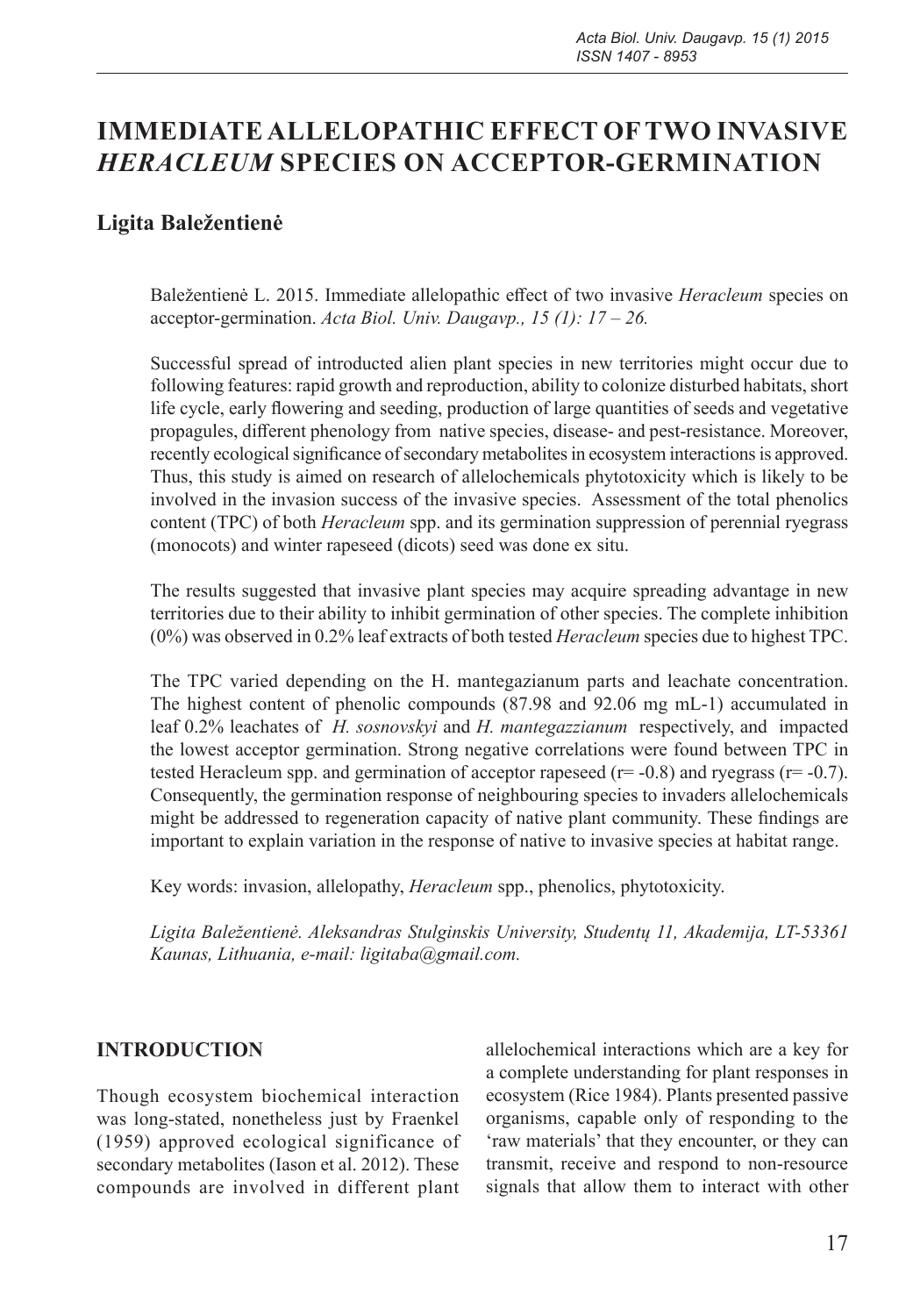plants independently of resources (Callaway 2002). A non-resource mechanism of allelopathy (Whittaker & Feeny 1970) is the biochemical interaction of a compound released from plant by leaching, root exudation, volatilization or residue decomposition to susceptible plants (Inderjit et al. 2006). Currently, the chemo-mediator role of secondary metabolites is generally documented in multifunctional regulation of structure and functions of both plant and ecosystem (Iason et al. 2012). The production and release of allelopathic compounds that have harmful effects on neighbour plant in their introduction range are considered as one of the potential driver of plant invasion (Callaway & Aschehoug 2000). Allelopathy phenomenon is an alternative explanation for the establishment and spread of invasive species in undisturbed communities achieved by the release of novel, not experienced before in the invaded ecosystem, phytochemicals by the invader, such as allelopathic compounds that have phytotoxic or at least fitness-reducing effects on plant neighbours that have not been co-evolved. Nonetheless, allelopathy in the novel weapon hypothesis (NWH) (Callaway & Ridenour 2004), presenting only one of the extra numerous explanations of species invasiveness have been also proposed, such as enemy release hypothesis (ERH) (Keane & Crawley 2002), superior competitor (Bakker & Wilson 2001), and evolution of increased competitive ability (EICA) (Müller-Schärer et al., 2004). Furthermore, the fluctuating resource and disturbed habitat in new range are proposed to explain plant invasion (Blumenthal 2005). Although much of these

works has focused on aboveground, more and more researches have connected plant invasion to their biochemical impact in ecosystem (Stinson et al. 2006). Numerous studies that investigate the impacts of invasive species on neighbouring plant species suggest that plant species richness is generally reduced (Baležentienė & Bartkevičius 2013, Hejda & Pyśek 2006, Mallik 2003).

*Sensu* Jones & Gutiérrez (2007), the direct and indirect impacts of invasive species on ecosystem processes rates could be realized by means of two techniques: throughout biochemical assimilationdissimilation or/and changing ecosystems structure (Fig. 1).

Some invasive species, such as a tall forb giant hogweed *Heracleum mantegazzianum* Somm. et Lev. and cow parsnip *Heralceum sosnovskyi* Mandel. (*Apiaceae*, *Magnoliophyta*) originated from the Western Greater Caucasus (Russia, Georgia) have become widely naturalized and are recently most dangerous invasive species throughout Europe, North America, Australia, New Zealand, etc. with a continuing increase in its distribution (Perglova et al. 2007, Kowarik 2003, Weber 2003). Both these species belong to *Heracleum* section *Pubescentia* (*H. pubescens, H. mantegazzianum, H. sosnowskyi and H. sommieri*) and they cover most Europe (except arctic, Mediterranean regions and temperate zone of Asia and North America). The *Heracleum mantegazzianum* and *Heralceum sosnovskyi* are two of the three H*eracleum* spp. found in most Central Europe countries with phototoxic effects



Fig. 1. Pathways scheme of direct and indirect impacts of invasive species on ecosystem functioning (Jones & Gutiérrez 2007).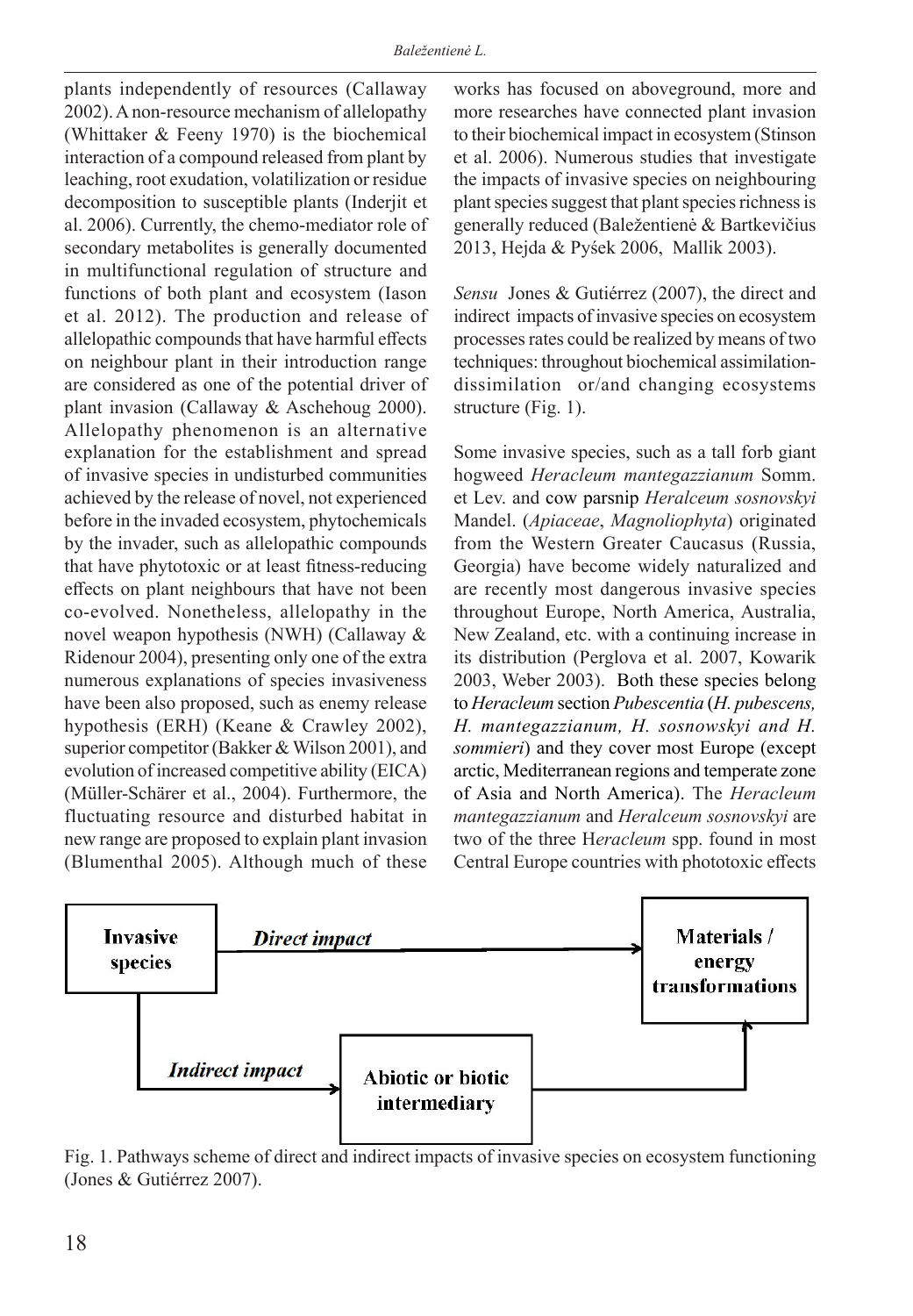due to photoactive furanocoumarins injurious to human and animal health, as well as suppresses the local biodiversity. *H. mantegazzianum* is dangerous invader in about two-thirds of German districts (Reinhardt et al. 2003). In Czech Republic, the front of populations of *H. mantegazzianum* are advancing at 10 m per year (Perglova et al. 2007). *H. mantegazzianum* has also invaded the Slovakia from Ukraine by seed. *Heracleum sosnovskyi* is among the 18 dangerous invader species successfully spread along the roads and naturalized in Lithuanian and other Europe countries' habitats and plant communities.

Individual plants of *H. mantegazzianum* over 12 years old have been reported from extremely dry localities. Though both *Heraleum* species mature plants are strictly monocarpic and dies after flowering, but there are some reports of *H. mantegazzianum* polycarpy. At maturity stage the *Heralceum* spp. have accumulated enough resources for reproduction. *H. sosnovskyi* and *H.mantegazzianum* develop generative stem upto 3 or 5 m in height and 10-12 cm in diameter at the base and each plant annually produces 10,000- 20,000 fruits respectively. The species forms pure stands, resulting in change in ecosystems diversity and landscape (Starfinger & Kowarik 2003). The both species have phototoxic effects by means of photoactive furanocoumarins, which could be injurious for human and animal health (Jaspersen-Schib et al. 1996). These species are enlisted as invasive alien plants and are strongly recommended to take measures to prevent its introduction and spread to new areas, or to manage unwanted populations.

One of the mechanisms of invasive species success is the production and release of allelopathic compounds by invader that are harmful to plant neighbours in the introduced range (Blumenthal, 2005). Moreover, plant biochemistry may also influence the invasions either directly (i.e. production of phytotoxins) or indirectly (i.e. by making a plant less payable to insects). Consequently, allelopathy is likely to play an important role in shaping the community structure of successive invaders after the successful establishing on the restored sites (Kowarik

& Starfinger 2002). Among the secondary metabolites, phenolic compounds influenced the interactions in communities thus playing an important role in plant-plant interference (Callaway et al. 2002). These compounds also play important role in seed germination, plant development, growth, xylogenesis and flowering (Callaway & Ridenour 2004). Considering all above, we attempted to investigate into the allelopathic activity of *H. mantegazzianum*.

This study aimed to assess the secondary metabolites namely total phenols content (TPC) and phytotoxic effects of *H. sosnovskyi* and *H. mantegazzianum* on perennial ryegrass (*Ryegrass perenne*; Monocot) and winter rapeseed (*Brassica napus*; Dicot) seed germination in Petri dishes and to record their response *ex situ*.

## **MATERIAL AND METHODS**

### **Experimental setup**

*H. sosnovskyi* and *H. mantegazzianum* belonged to *Heracleum* sect. *Pubescentia* (*H. pubescens, H. sosnowskyi* and *H. sommieri*). Their recentanthropogenic areal covers near all Europe excepting arctic, Mediterranean regions and temperate zone of Asia and North America. Lithuania lies in the very Centre of Europe on Baltic Sea and houses a temperate climate with 660 mm precipitation, 17°C and 4°C summer and winter mean temperature respectively (Oleni 2002).

Allelopathic impact (total phenolics content, total concentration and dynamic, influence on seed germination as well) of *Heracleum* spp. was examined during 2012-2013 at Aleksandras Stulginskis University. The plants were sampled in spring (May, rosette), summer (June, flowering) and autumn (September, seed maturity) for preparing the aqueous extracts for bio-screening. The biochemical (allelopathic) characteristics of aqueous extracts were examined at different plant growth stages: rosette (39 BBCH; end of May), flowering (65 BBCH; end of June) and milky maturity stage (76 BBCH; end July). Principal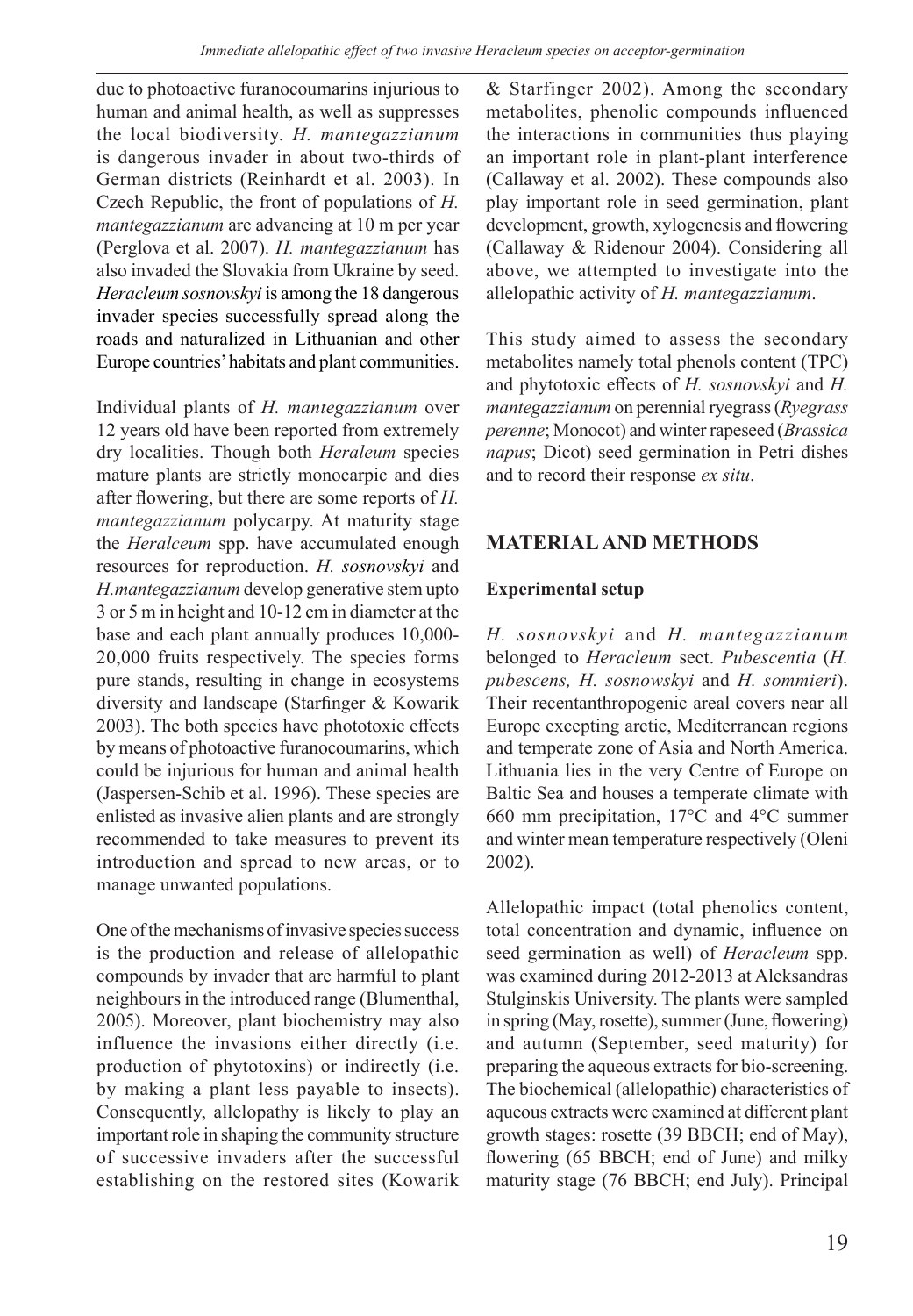(0-9) and secondary (0-9) growth stages as per universal BBCH (Biologische Bundesanstalt, Bundessortenamt and Chemical industry) scale description and coded using uniform two-digit code of phenologically similar growth stages of all mono- and dicotyledonous plant species (Meier 2001). The plant samplings were taken when 50% of plants had reached the same developmental stage. Plants leaves, stems, blossoms, seeds and roots were separated and chopped into 0.5 cm long pieces before extraction.

After 12 h, the aqueous extracts were filtered through Whatman No 1 filter paper and diluted to 0.02, 0.05, 0.1 and 0.2% (w/v) concentrations and used for germination assays. Leaves, stems, blossoms at flowering stage and seeds at dough stage were used to prepare 0.1 and 0.2% (w/v) extracts.

#### **Germination bioassay**

Allelopathic activity of *Heracleum* spp. and their parts was estimated on the basis of seed germination bio-screening and recalculating to conventional coumarine units (CCU). The germination responses of biologically different seeds belonging to different taxon group (Monocot and Dicot) were tested.

The germination was recorded when the seed germination >50% (G<sub>50</sub>) in distilled water (control). Thereafter the  $G_{50}$  rate was equated to 100%. This method enables to assess not only inhibitory, but also stimulatory effect of extracts. Fast germinating and high germination energy oil rapeseed (*Brassica napus* L., Dicot) cv. *Kasimir* (NPZ / Saaten-Uninio, Germany) and perennial ryegrass (*Lolium perenne* L., Monocot) cv. *Sodr*ė were chosen as receptor plants. One hundred seeds were placed on filter paper in each Petri dish (6-cm dia). Five mL aqueous plant extracts (0, 0.02, 0.05, 0.1, and 0.2 % w/v) concentrations was added per Petri dish as per treatment. Treatments were replicated four times. Petri dishes were kept at 26°C for 16 h. Seeds sown in distilled water served as control. Germination was considered when radicle emerges from seed coat. Seed germination rate was used to calculate the allelopathic potential of aqueous extracts in conventional coumarine units (CCU). In this mode an universal index of allelochemicals activity- CCU, is evaluated by nomogram based on the coumarine activity and germination.

#### **Phenolic compounds**

Total phenolics content (TPC) in extract samples were determined by Singleton and Rossi's method (38) which relied on a colorimetric reaction and



Fig. 2. TPC accumulation in different plant parts of *H. sosnovskyi* and *H. mantegazzianum.*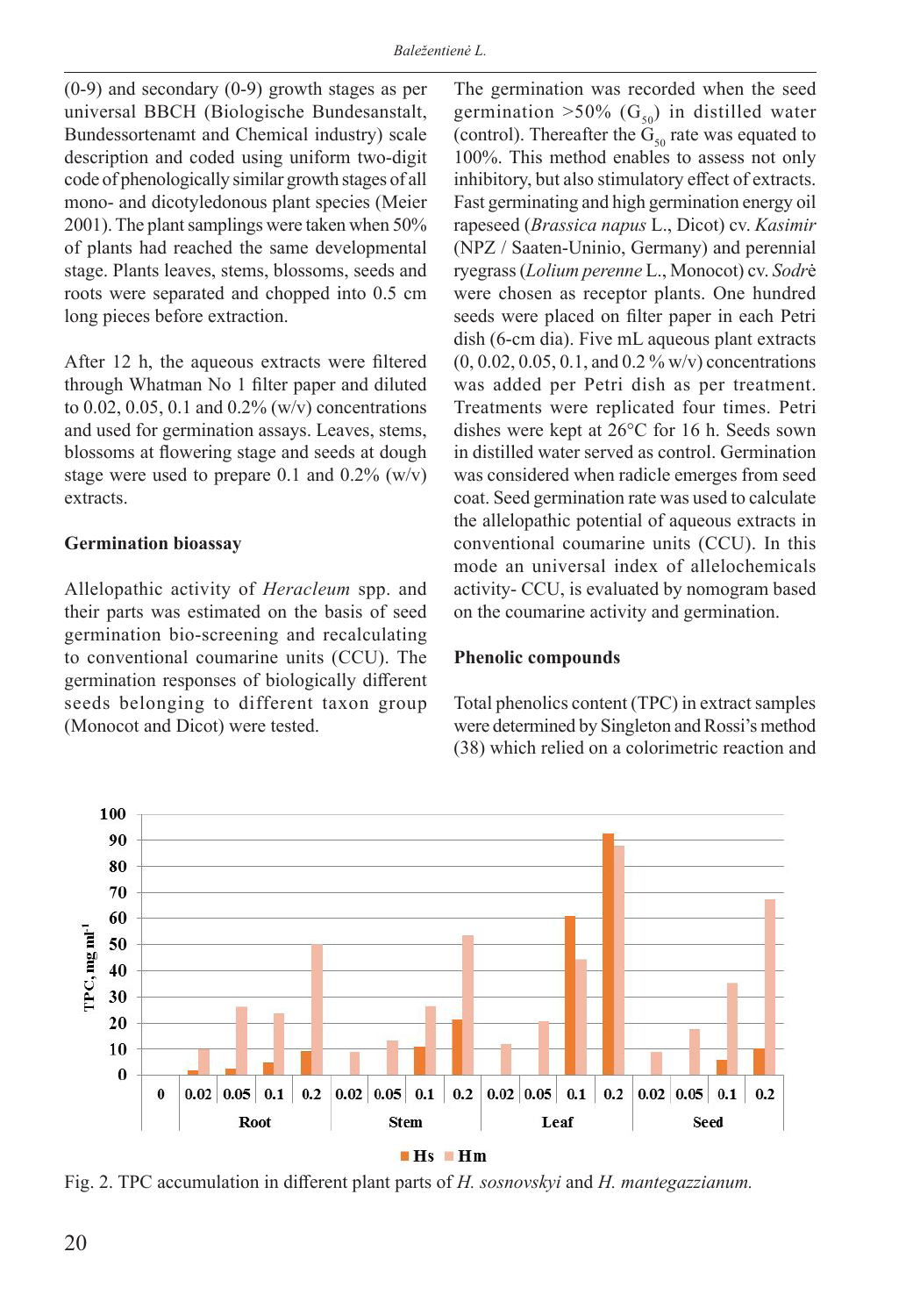direct measurement of photo absorption in the ultraviolet. In determining the TPC, standard curve with chlorogenic acid  $(C_{16}H_{18}O_9, C3878,$ Sigma, Aldrich, Germany) was used. Equivalent value was calculated by multiplication of the absorbance of each sample by a single value of equivalent chemical weight per absorbance unit determined under the same condition. In crude extracts and each fraction TPC of *Heracleum* spp. was expressed on fresh weight basis as mg per g chlorogenic acid equivalent (CAE).

*Statistical analysis*: The confidence limits of the data were based on Student theoretical criterion. Standard deviation (SD) were calculated p<0.05. The results of allelopathic effects were statistically evaluated by using the statistical package STATISTICA of Stat Soft for Windows standards. Results of germination, phenols concentration and CCU are presented as mean  $\pm$  SD of 4 independent analyses at the P<0.05 probability level.

## **RESULTS**

### **Phenolics content**

Phenolics compounds play major role in ecosystems functionality and are involved in

many plants interactions with their biotic and abiotic environment (Gents et al. 2005). They can accumulate in different plant parts, tissues and cells during ontogenesis and under the influence of various environmental stimuli (Inderjit 1996, Inderjit & Duke 2003, Padda & Picha 2008). TPC in hogweed parts was significantly variable (1.99 and 92.06 in *H. sosnovskyi* and 8.86 and 87.98 mg mL-1 in *H. mantegazzianum*), and thus exhibited different effects on germination of test species (Fig. 2, 3-4).

The variability in phenolics content could substantiate different phytotoxicity of tested species and their parts. As aboveground parts is more stressed due to aerial conditions than underground parts (Nielsen et al. 2005), it was found, that aboveground parts of both species were richer in TPC than that of root.

It was found the highest accumulation of phenolic compounds in leaf  $(92.61$  and  $87.98$  mg ml<sup>-1</sup>) possibly due to most intensive conversion of synthesized materials in *H. sosnovskyi* and *H. mantegazzianum* respectively (Fig. 2). These findings correlate with Grodzinsky (1990), that the phenolic compounds are produced naturally by most plant species and usually synthesized in leaves.



Fig. 3. Inhibition level of acceptor-rapeseed germination in leachates of *H. sosnovskyi* and *H. mantegazzianum* (p<0,05; mean±SE).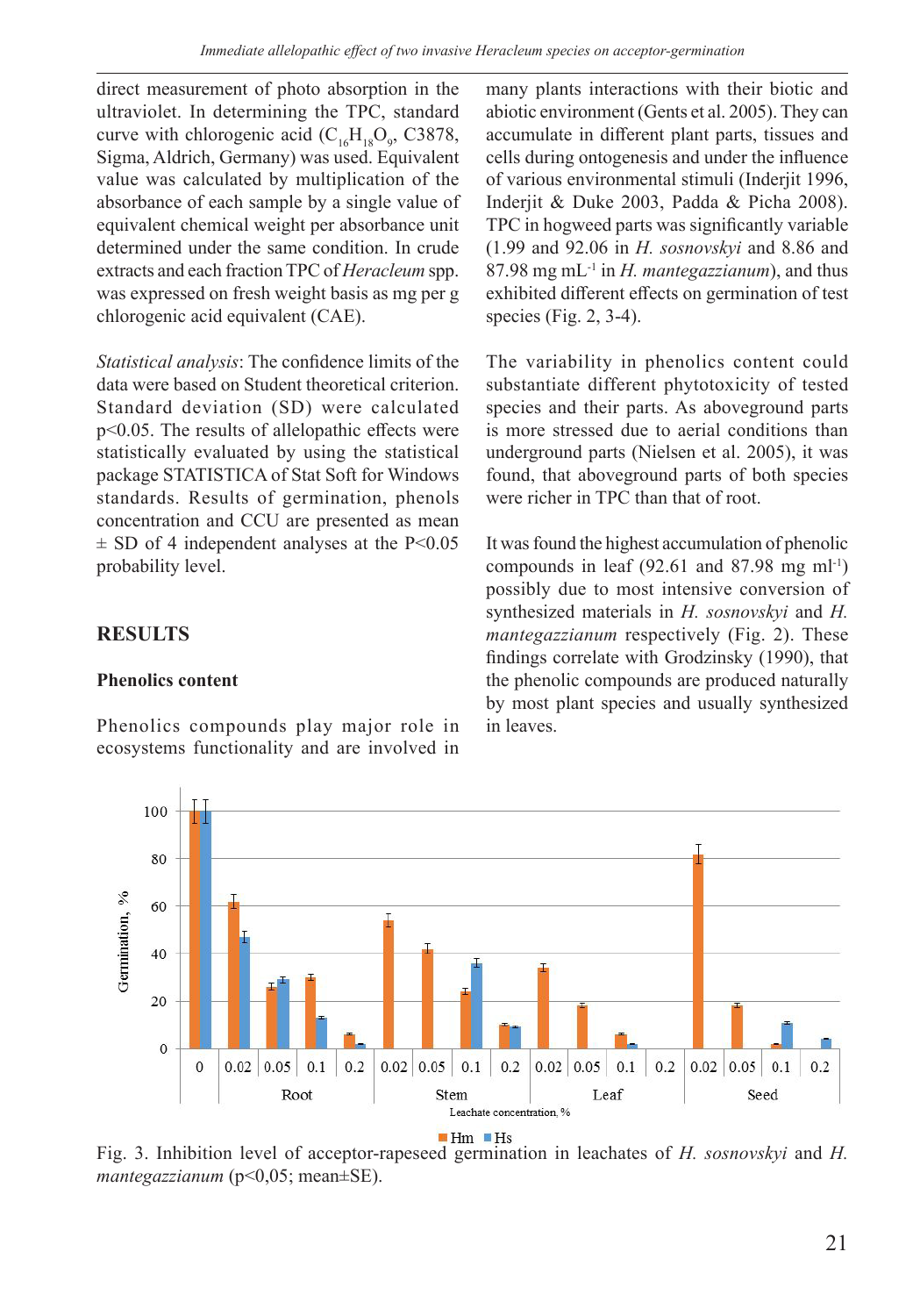The lowest TPC was observed in roots of *H. sosnovskyi* (1.99 mg ml-1) and *H. mantegazzianum*  $(10.04 \text{ mg ml}^{-1})$ . However the content of phenolics compounds is similar in two invasive *Heracleum* species, namely *H. mantegazzianum*  and *H. sosnovskyi*.

### **Germination and conventional coumarin units (CCU)**

The response of germination varied significantly (p < 0.05) with plant parts, leachate concentration, *Heracleum* and acceptor species. Rapeseed (0– 82% and 2–62%) and ryegrass germination values (1-87% and 4-76 %) ranged in aboveground parts and root extracts respectively (Fig. 3-4). These germination differences corresponded with findings for other species (Baležentienė, Sampietro 2009, Inderjit et al. 2009, Meng et al. 2009). Moreover, acceptor germination responded to the content of phytotoxic phenolics in stem, leaf and seed of both tested *Heracleum*  species. Strong negative correlations were found between TPC in tested *Heracleum* spp. and germination of acceptor species, namely rapeseed  $(r=-0.8)$  and ryegrass  $(r=-0.7)$ .

The common trend was observed, that acceptorspecies responded differently on leachates phytotoxicity. This outcome was testified by strong correlations between TPC and germination of acceptor species, namely rapeseed  $(r = -0.8)$ and ryegrass  $(r = -0.7)$  due to impact of TPC on germination.

According to former findings (Hanley & Whiting, 2005), the different germination response may be due to acceptor-species, seed size, seed structure and differences in permeability of seed coat. Thus we found out that the rapeseed was more responsive than ryegrass possible due to higher permeability of seed coat and the faster germination. Also the germination of both acceptor species depended on tested *H. sosnovskyi* and *H. mantegazzianum* plant parts and their leachates concentration. The complete inhibition of rapeseed germination (0%) occurred in 0.2% leaf extracts of both tested *Heracleum*  species. Accordingly, the highest germination was observed at the lowest 0.02% concentration extracts.

Due to higher TPC values in shoot parts extracts, these were more harmful and phytotoxic on acceptor germination than root extracts. These variations in TPC agree with Liu et al. (2010) results that metabolic balance correlates between the biosynthesis and further catabolism of plants



Fig. 4. Inhibition of acceptor-ryegrass germination in leachates of *H. sosnovskyi* and *H. mantegazzianum*   $(p<0.05;$  mean $\pm$ SE).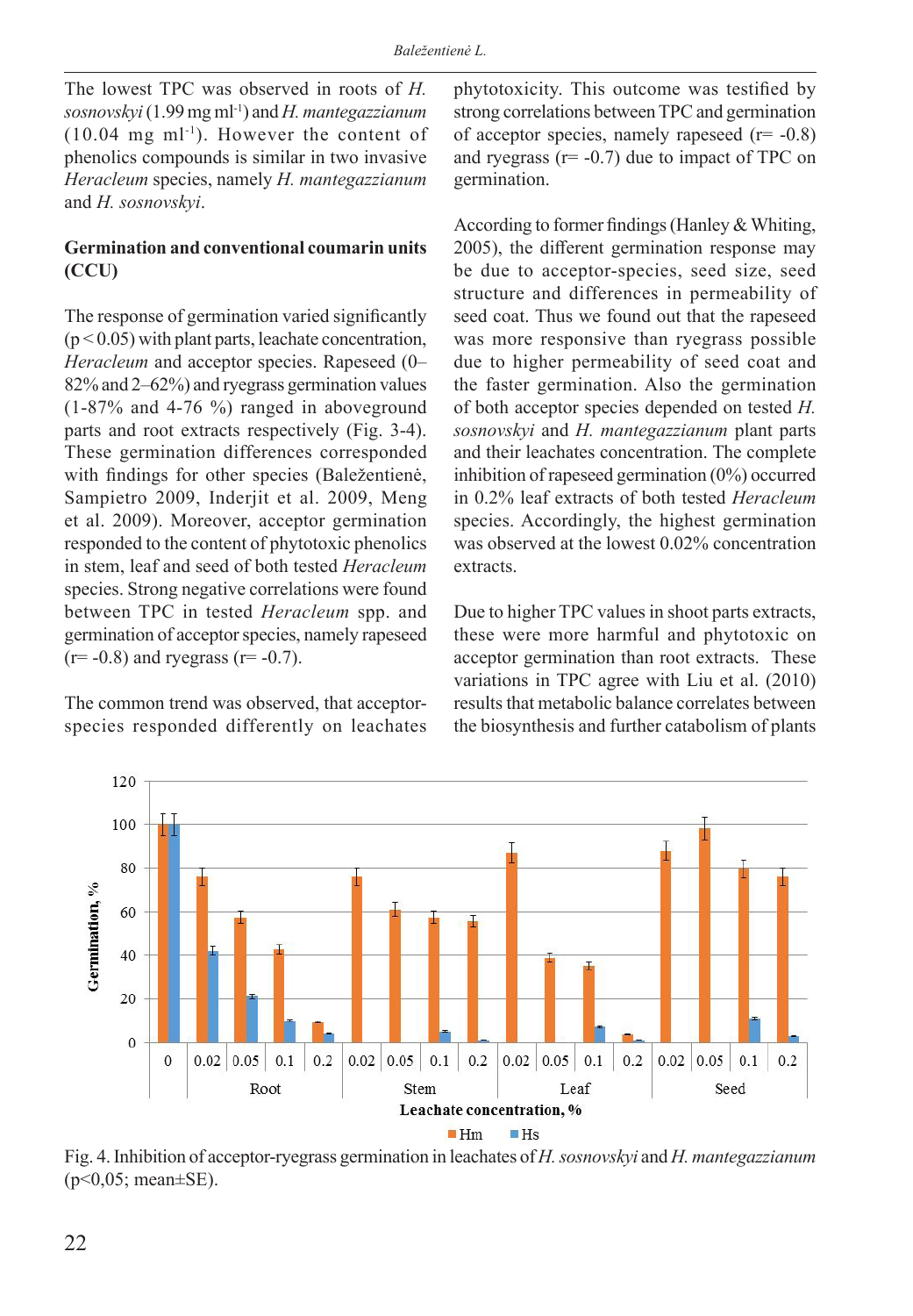

Fig. 5 . CCU content accordingly rapeseed germination in leachates of *H. sosnovskyi* and *H. mantegazzianum* (p<0,05; mean±SE).



Fig. 6. CCU content accordingly ryegrass germination in leachates of *H. sosnovskyi* and *H. mantegazzianum* (p<0,05; mean±SE).

and external environmental condition. Moreover, stronger phytotoxicity of plant shoot might negatively affect the neighbouring species and thus facilitate the establishment of newcomers *H. sosnovskyi* and *H. mantegazzianum* in a new habitat (Pyšek & Hulme 2011, Weiner 2004). Consequently, these alien species may influence the populations of specific native species germination and thus community regeneration through allelochemicals.

The last three decades brought evidence that phenolic compounds represent a striking example of metabolic flexibility enabling plants to adapt to changing biotic and abiotic environments. The phenolic compounds can play an important role in the control of many processes including seed development and germination and thus may protect plants against different stresses (Boudet 2007, Heidarabadi et al. 2011). Therefore universal expression of TPC, namely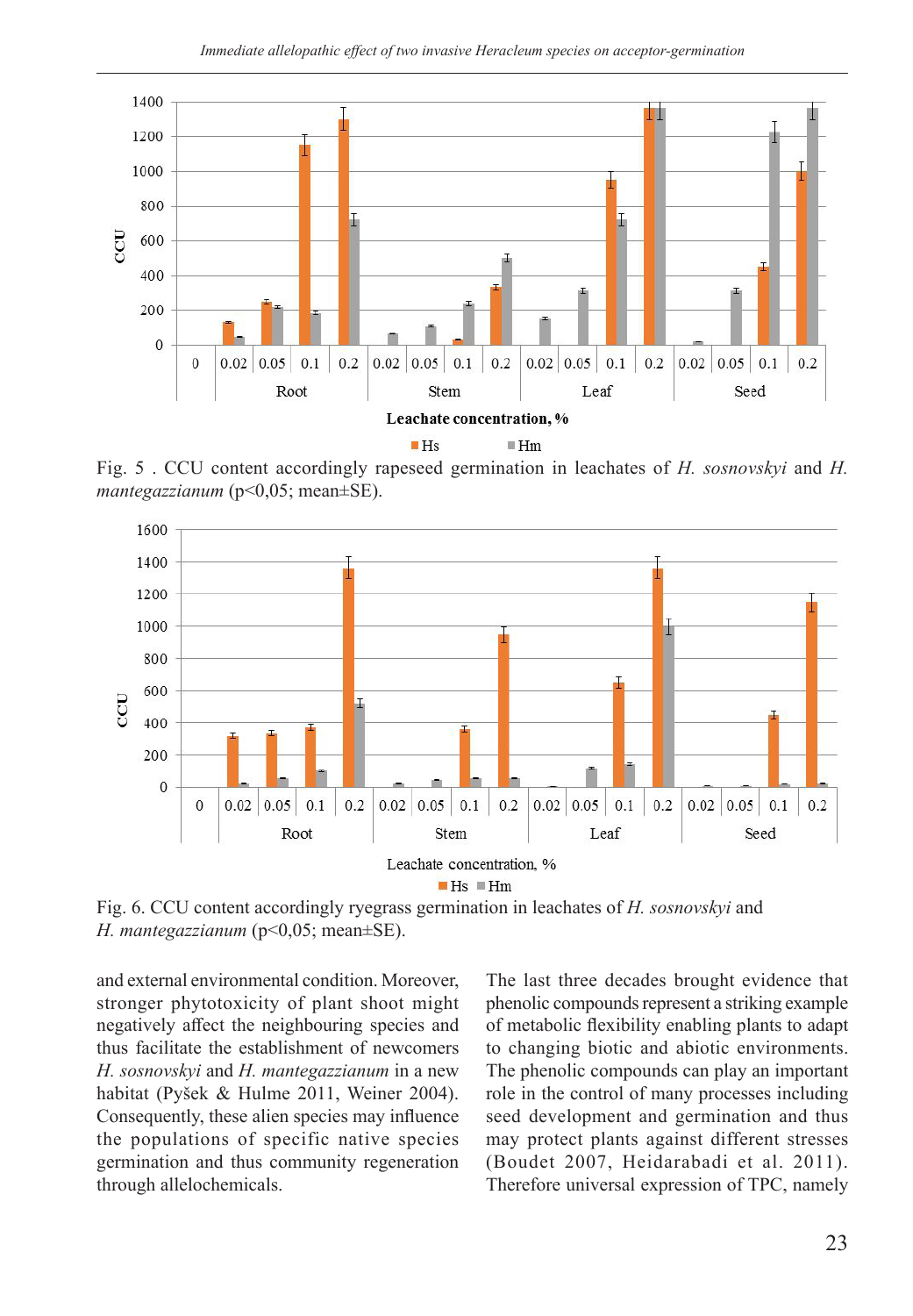conventional coumarine units (CCU), might be used (Chick 2008) to compare the biochemical activity of various plant species and induced by different phenolic compounds. CCU content of *H. mantegazzianum* and *H. sosnovskyi* increased from minimal values 42.9 and 100.3 in 0.02% root extract (acceptor-rapeseed) up to maximal values1364 in 0.02% root and seed extract (acceptor-ryegrass) (Fig. 5,6).

The similar trend of CCU variation was observed in ryegrass leachates (6). Nonetheless, CCU content was lower of *H. mantegazzianum* than that of *H. sosnovskyi* possibly due to different biological peculiarities of acceptor seed and their permeability. Such explanations correspond with findings generalized for other plant species (Moise et al. 2005, Kabouw et al. 2010). Lower CCU content in *H. mantegazzianum* leachates resulted in higher germination rates than that in *H. sosnovskyi* leachates.

Consequently, the highest CCU values occurred in leachates which exhibited the strongest germination of acceptor-rapeseed and ryegrass. The strong negative correlation between CCU and rapeseed  $(r=0.7)$  and ryegrass  $(r=0.6$  and r=-0.8) germination values of tested *H. sosnovskyi* and *H. mantegazzianum* leachates.

## **CONCLUSION**

In generally, this assessment confirms that *H. mantegazzianum* and *H. sosnovskyi* contain phenolics that are phytotoxic for seed germination of different systematical groups, e.g. Monocots (ryegrass) and Dicots (rapeseed). The both tested *Heracleum* species leachates phytotoxic exhibited inhibition effect on acceptor species germination. Strong negative correlation confirmed leachates phytotoxicity on the acceptors-species germination. Thereof, the phytotoxicity of tested *Heracleum* species may significantly impact germination and consequently recruitment or regeneration of neighbouring species. Thus invasive *H. mantegazzianum* and *H. sosnovskyi*  may substantially contribute to the reduction the species diversity or locally out-compete of native plants in habitats. The determined allelochemical phytotoxicity of *H. mantegazzianum* and *H. sosnovskyi* should be addressed to the partially explanation of highly aggressiveness of species. These findings are important to explain variation in the response of native species to invasive species biochemical mediators at a habitat range. The hypothesis that allelopathy is expected to be an important mechanism in the plant invasion may encourage development of general research models of invasive susceptibility in ecosystems.

### **REFERENCES**

- Bakker J., Wilson S., 2001. Competitive abilities of introduced and native grasses. *Plant Ecol.,*  157: 117–125.
- Baležentienė L., Bartkevičius E. Invasion of *Heracleum sosnowskyi* (*Apiaceae*) at habitat scale in Lithuania. JFAE, 2013, 11 (2): 1370-1375.
- Baležentienė L., Sėžienė V. 2010. Biochemical impact of dominants' extracts of Scots pinewood cuttings on germination. *Polish Journal of Environment Studies,* 19: 35-42.
- Bhowmik P.C., Inderjit. 2003. Challenges and opportunities in implementing allelopathy for natural weed management. *Crop Prot.,*  22:661–671.
- Blumenthal D. 2005. Ecology—interrelated causes of plant invasion. *Science*, 310: 243–244.
- Boudet A.M. 2007. Evaluation and current status of research in phenolic compounds. *Phytochemistry*, 68:2722-2735.
- Callaway R. M. 2002. The detection of neighbours by plants. *Trends in ecology and evolution*, 17(3): 104–105.
- Callaway, R.M. & Ridenour, W.M. (2004) .Novel weapons: a biochemically based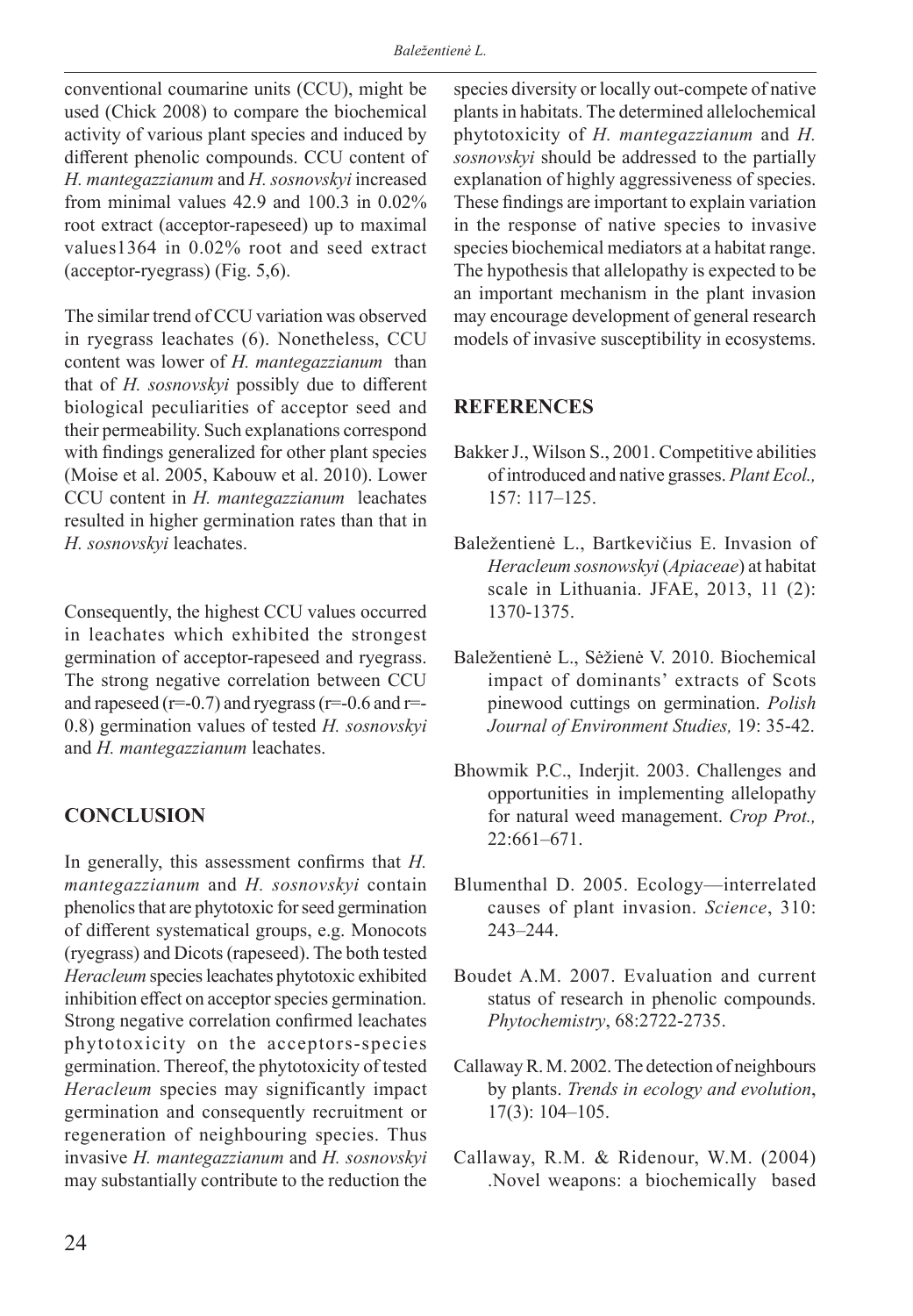hypothesis for invasive success and the evolution of increased competitive ability. Frontiers in Ecology and the Environment 2, Pp. 436–433.

- Callaway R.M., Aschehoug E.T. 2000. Invasive plants versus their new and old neighbors: a mechanism for exotic invasion. *Science*, 290: 521–523.
- Gents M.B., Nielsen S.T., Mortensen A.G., Christophersen C., Fomsgaard I.S. 2005. Transformation products of 2-benzoxazolinone (BOA) in soil. *Chemosphere*, 61: 74-84.
- Hanley M., Whiting M. 2005. Insecticides and arable weeds: Effects on germination and seedling growth. *Ecotoxicity*, 14: 483-490.
- Hejda M., Pyśek P. 2006. What is the impact of *Impatiens glandulifera* on species diversity of invaded riparian vegetation? *Biological Conservation*, 132: 143–152.
- Iason G.R., Dicke M., Hartley S.E. 2012. The ecology of plant secondary metabolities. From genes to global procese. Cambridge: University press, Pp. 335.
- Inderjit, Duke S.O. 2003. Ecophysiological aspects of allelopathy. *Planta*, 217: 529-539.
- Inderjit, Bhowmik P.C. 2002. Allelochemicals phytotoxicity in explaining weed invasiveness and their function as herbicide analogues. In: Inderjit, Mallik AU (eds): Chemical ecology of plants: allelopathy in aquatic and terrestrial ecosystems. Birkhauser, Basal. Pp. 187–197.
- Inderjit, Callaway, R.M. & Vivanco, J.M. (2006) Can plant biochemistry contribute to understanding of invasion ecology? *Trends in Plant Science*, 11: 574–580.
- Jaspersen-Schib R., Theus L., Guirguis-Oeschger M., Gossweiler B., Meier-Abt P.J. 1996. Acute poisonings with toxic giants in

Switzerland between 1966 and 1994. *Schweizerische Medizinische Wochenschrift*, 126: 1085-1098.

- Kabouw P., Nab M., van Dam N.M. *2010.*  Activated carbon addition affects substrate pH and germination of six plant species. *Soil Biology and Biochemistry*, 42( 7): 1165-1167.
- Keane R.M., Crawley M.J. 2002. Exotic plant invasions and the enemy release hypothesis. *Trends Ecol. Evol.*, 17: 164–170.
- Kowarik I. 2003. Biologische Invasionen Neophyten und Neozoen in Mitteleuropa. Ulmer, Germany.
- Kowarik I., Starfinger U. 2002. Biologische Invasionen. Verlag Eugen Ulmer GmbH & Co., Stuttgart (Hohenheim).
- Mallik A.U. 2003.Conifer regeneration problems in boreal and temperate forest with ericaceous understory: role of disturbance, seedbed limitation, and keystone change. *Crit. Rev. Plant Sci.*, 22: 341–366.
- Meier U. (Ed.). 2001. Growth Stages of Mono and Dicotyledonous Plants. *BBCH* Monograph*.*  2nd ed., 103 p. IGZ, Erfurt, Germany.
- Moise J.A., Han S., Gudynaite-Savitch L., Johnson D.A., Miki B.L.A. 2005. Seed coats: Structure, development, composition and biotechnology. *In Vitro Celular Deviation Biology. Plant.*, 41: 620-644.
- Müller-Schärer H., Schaffner U., Steinger T. 2004. Evolution in invasive plants: implications for biological control. *Trends Ecol. Evol.,*19: 417–422.
- Padda M.S., Picha D.H. 2008. Effect of low temperature storage on phenolic composition and antioxidant activity of sweetpotatoes. Postharvest Biology and Technology, 47: 176-180.